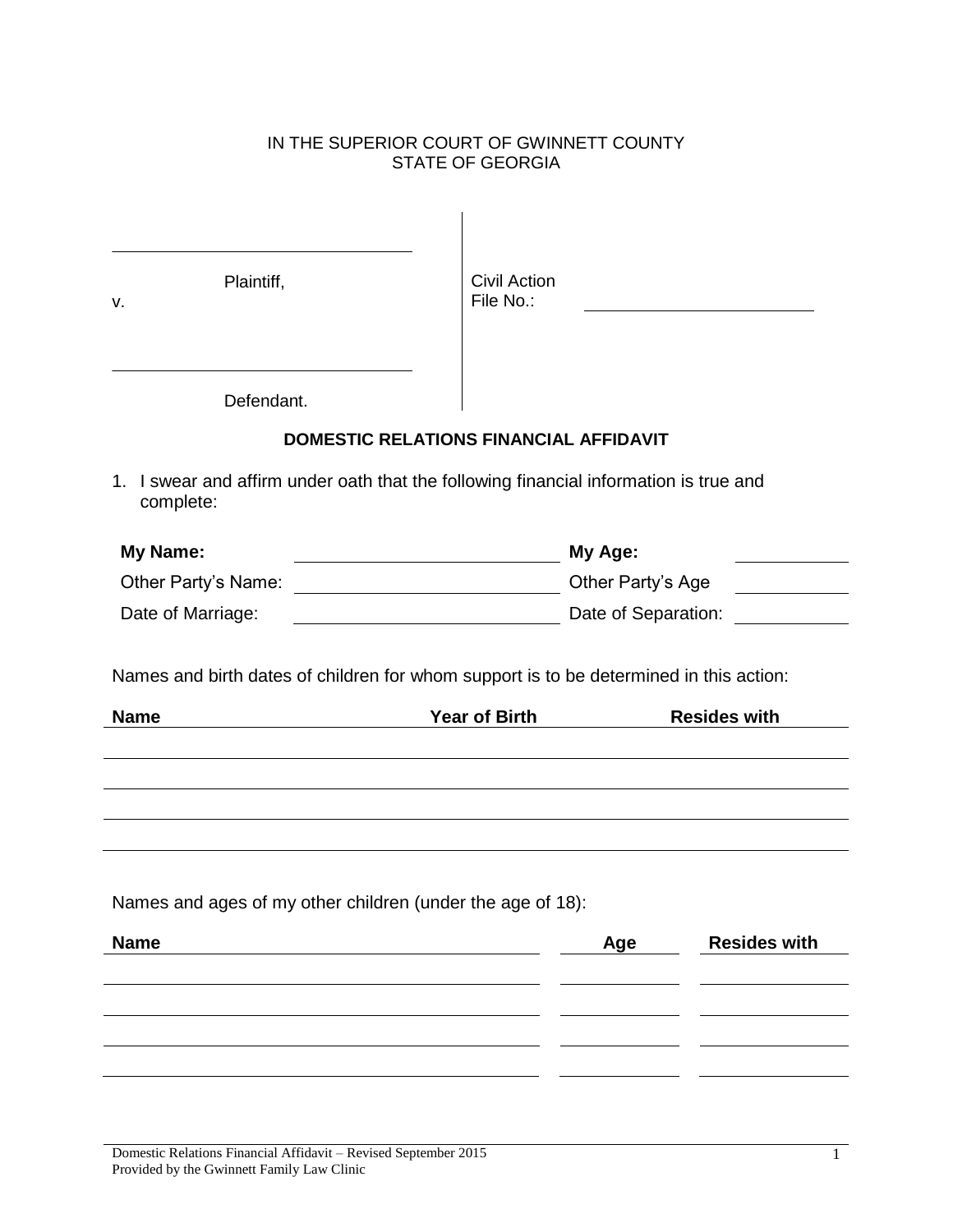- 2. SUMMARY OF MY INCOME AND NEEDS (*complete this section last*)
- (a) Gross monthly income (from item 3A)
- (b) Net monthly income (from item 3B)
- (c) Average monthly expenses (item 5A)
- (d) Monthly payments to creditors

Total monthly expenses and payments to creditors (item 5C)

3. A. MY GROSS MONTHLY INCOME (complete this section or attach Child Support Schedule A)

(All income must be entered based on monthly average regardless of date of receipt.)

| Salary or Wages<br>ATTACH COPIES OF 2 MOST RECENT WAGE STATEMENTS                                                                                                                                                           |  |
|-----------------------------------------------------------------------------------------------------------------------------------------------------------------------------------------------------------------------------|--|
| Commissions, Fees, Tips                                                                                                                                                                                                     |  |
| Income from self-employment, partnership, close corporations,<br>and independent contracts (gross receipts minus ordinary<br>and necessary expenses required to produce income)<br>ATTACH SHEET ITEMIZING YOUR CALCULATIONS |  |
| Rental Income (gross receipts minus ordinary and<br>necessary expenses required to produce income)                                                                                                                          |  |
| ATTACH SHEET ITEMIZING YOUR CALCULATIONS                                                                                                                                                                                    |  |
| <b>Bonuses</b>                                                                                                                                                                                                              |  |
| <b>Overtime Payments</b>                                                                                                                                                                                                    |  |
| Severance Pay                                                                                                                                                                                                               |  |
| Recurring Income from Pensions or Retirement Plans                                                                                                                                                                          |  |
| <b>Interest and Dividends</b>                                                                                                                                                                                               |  |
| <b>Trust Income</b>                                                                                                                                                                                                         |  |
| Income from Annuities                                                                                                                                                                                                       |  |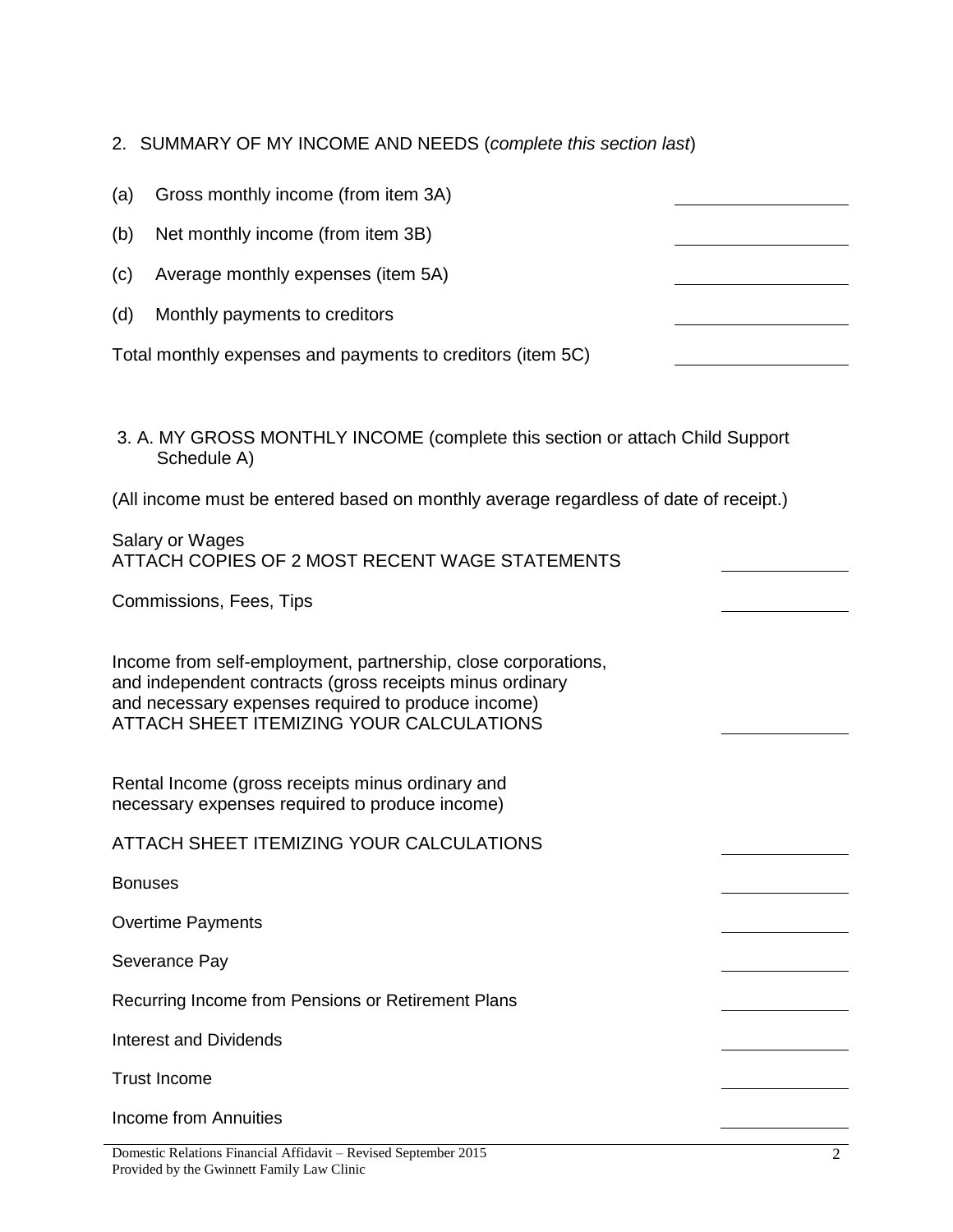| <b>Capital Gains</b>                                                                                 |  |
|------------------------------------------------------------------------------------------------------|--|
| Social Security Disability or Retirement Benefits                                                    |  |
| <b>Workers' Compensation Benefits</b>                                                                |  |
| <b>Unemployment Benefits</b>                                                                         |  |
| Judgments from Personal Injury or Other Civil Cases                                                  |  |
| Gifts (cash or other gifts that can be converted to cash)                                            |  |
| <b>Prizes/Lottery Winnings</b>                                                                       |  |
| Child support from persons not in this case                                                          |  |
| Assets which are used for support of family                                                          |  |
| Fringe Benefits (if significantly reduce living expenses)                                            |  |
| Any other income (do NOT include means-tested public assistance, such as<br>TANF or food stamps)     |  |
| <b>GROSS MONTHLY INCOME</b>                                                                          |  |
| B. Affiant's Net Monthly Income from employment<br>(deducting only state and federal taxes and FICA) |  |
| Affiant's pay period (i.e., weekly, monthly, etc.                                                    |  |
| <b>Number of Exemptions Claimed</b>                                                                  |  |

## 4. ASSETS

(If you claim or agree that all or part of an asset is non-marital, indicate the non-marital portion under the appropriate spouse's column and state the amount and the basis: pre-marital, gift, inheritance, source of funds, etc.).

| <b>Description</b>          | <b>Value</b> | <b>Plaintiff's</b><br><b>Separate</b><br><b>Asset</b> | Defendant's<br><b>Separate</b><br><b>Asset</b> | <b>Basis of the</b><br>Claim |
|-----------------------------|--------------|-------------------------------------------------------|------------------------------------------------|------------------------------|
| Cash                        |              |                                                       |                                                |                              |
| Investment accounts         |              |                                                       |                                                |                              |
| Certificates (stocks/bonds) |              |                                                       |                                                |                              |

#### Bank Accounts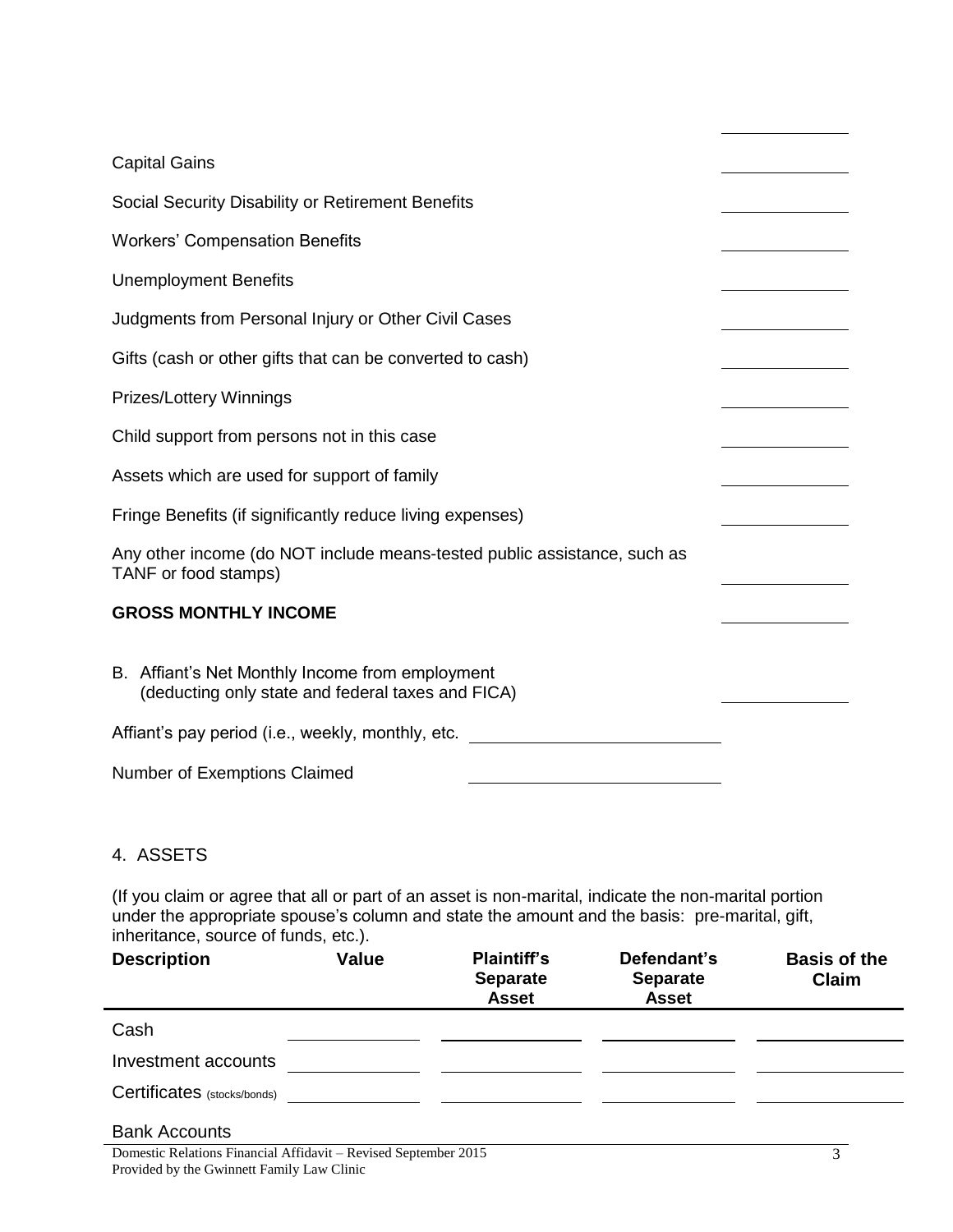| (list each account):<br>Checking                                      |                                                |                                                           |  |
|-----------------------------------------------------------------------|------------------------------------------------|-----------------------------------------------------------|--|
| <b>Savings</b>                                                        |                                                |                                                           |  |
|                                                                       |                                                |                                                           |  |
| <b>Retirement Pensions,</b><br>401K, IRA, or<br><b>Profit Sharing</b> |                                                |                                                           |  |
| Money owed you:                                                       |                                                |                                                           |  |
| <b>Tax Refund</b><br>owed you:                                        |                                                |                                                           |  |
| <b>Real Estate:</b>                                                   |                                                |                                                           |  |
| Home::                                                                |                                                |                                                           |  |
| Other:                                                                | Debt owed                                      |                                                           |  |
| Automobiles/Vehicles:<br>Vehicle 1:                                   | Debt owed                                      |                                                           |  |
|                                                                       | Debt owed                                      |                                                           |  |
| Vehicle 2:                                                            |                                                |                                                           |  |
| Life Insurance<br>(net cash value):                                   | Debt owed                                      |                                                           |  |
|                                                                       |                                                |                                                           |  |
| Jewelry:                                                              |                                                | <u> 1989 - Johann Barnett, fransk politiker (d. 1989)</u> |  |
| Collectibles:                                                         | <u> 1989 - Johann Barnett, fransk kongresu</u> |                                                           |  |
| Other Assets:                                                         | the contract of the contract of the            |                                                           |  |
|                                                                       |                                                |                                                           |  |
| <b>Total Assets:</b>                                                  |                                                |                                                           |  |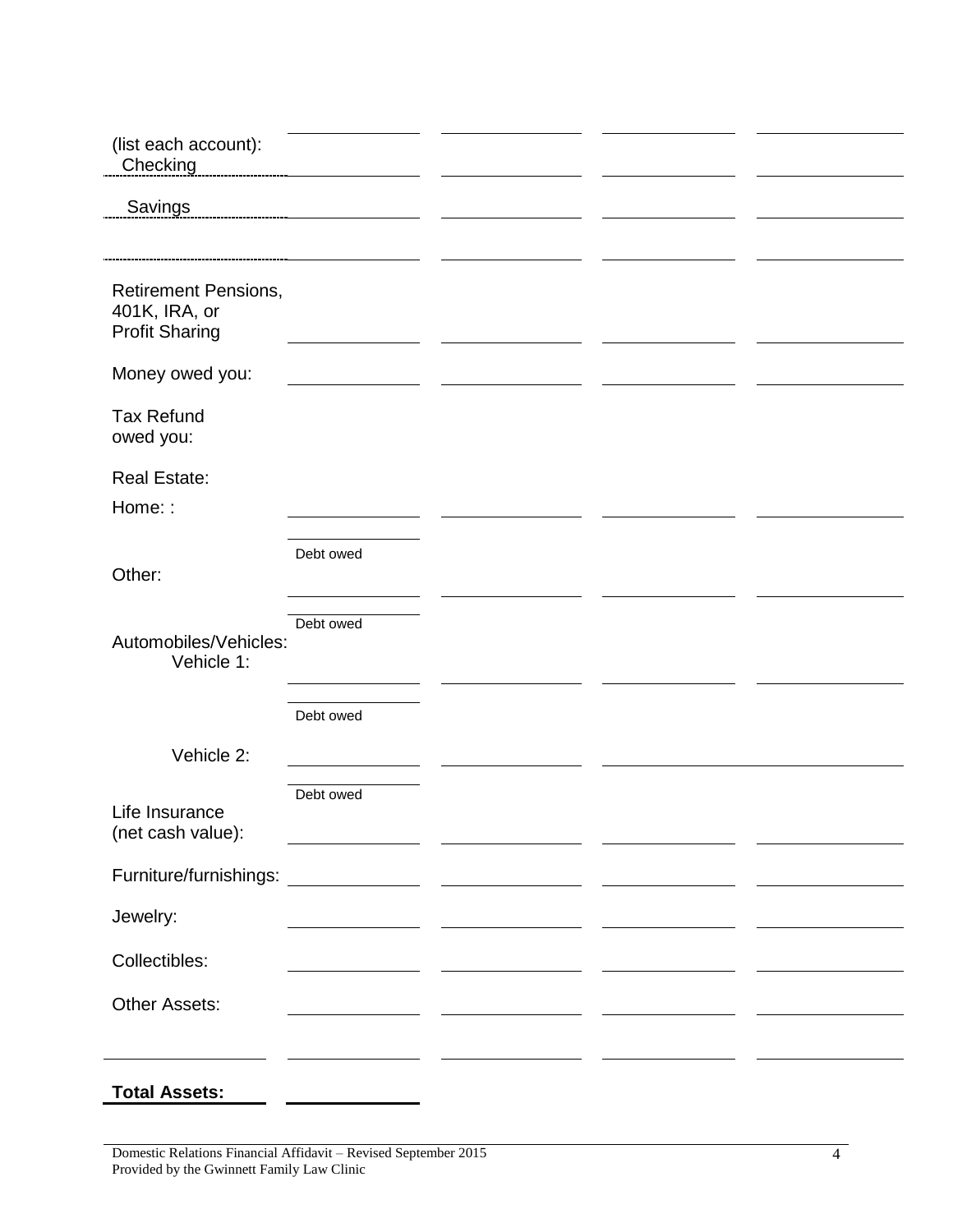# 5. AVERAGE MONTHLY EXPENSES FOR MY HOUSEHOLD

| Mortgage or Rent<br>payments               | Gas                                                |
|--------------------------------------------|----------------------------------------------------|
| Property taxes                             | Repairs & Maintenance                              |
| Homeowner's/Renter's<br>Insurance          | Lawn care                                          |
| Electricity                                | Pest control                                       |
| Water                                      | Cable TV/Internet                                  |
| Garbage & sewer                            | Misc. household & Grocery items                    |
| Telephone                                  | <b>Meals Outside Home</b>                          |
| <b>Residential Lines</b>                   | Other (Specify)                                    |
| <b>Cellular Telephones</b>                 |                                                    |
| \$<br><b>Total Household Expenses</b>      |                                                    |
|                                            | <b>VEHICLE/AUTOMOTIVE</b>                          |
| Gasoline & Oil                             | Auto tags/Registration & License                   |
| Repairs & Maintenance                      | Insurance                                          |
| <b>Public Transportation</b>               |                                                    |
|                                            |                                                    |
| <b>Total Transportation Expenses</b>       | \$                                                 |
|                                            | <b>OTHER VEHICLES (boats, trailers, RVs, etc.)</b> |
| Gasoline & Oil                             | Tags/Registration/License                          |
| Repairs & Maintenance                      | Insurance                                          |
| \$<br><b>Total Other Vehicles Expenses</b> |                                                    |
|                                            | <b>CHILDREN'S EXPENSES</b>                         |
| Child Care (total monthly cost)            | Allowances                                         |
|                                            |                                                    |
| School tuition<br>Tutoring                 | Clothing<br><b>Diapers</b>                         |
| Private lessons (e.g., music,<br>dance)    | Medical/Dental/Prescriptions                       |
| <b>School Supplies/Expenses</b>            | Grooming, Hygiene                                  |
| Lunch money                                | Gifts from children to others                      |
| <b>Other Educational Expenses</b>          | Entertainment                                      |

Domestic Relations Financial Affidavit – Revised September 2015 Provided by the Gwinnett Family Law Clinic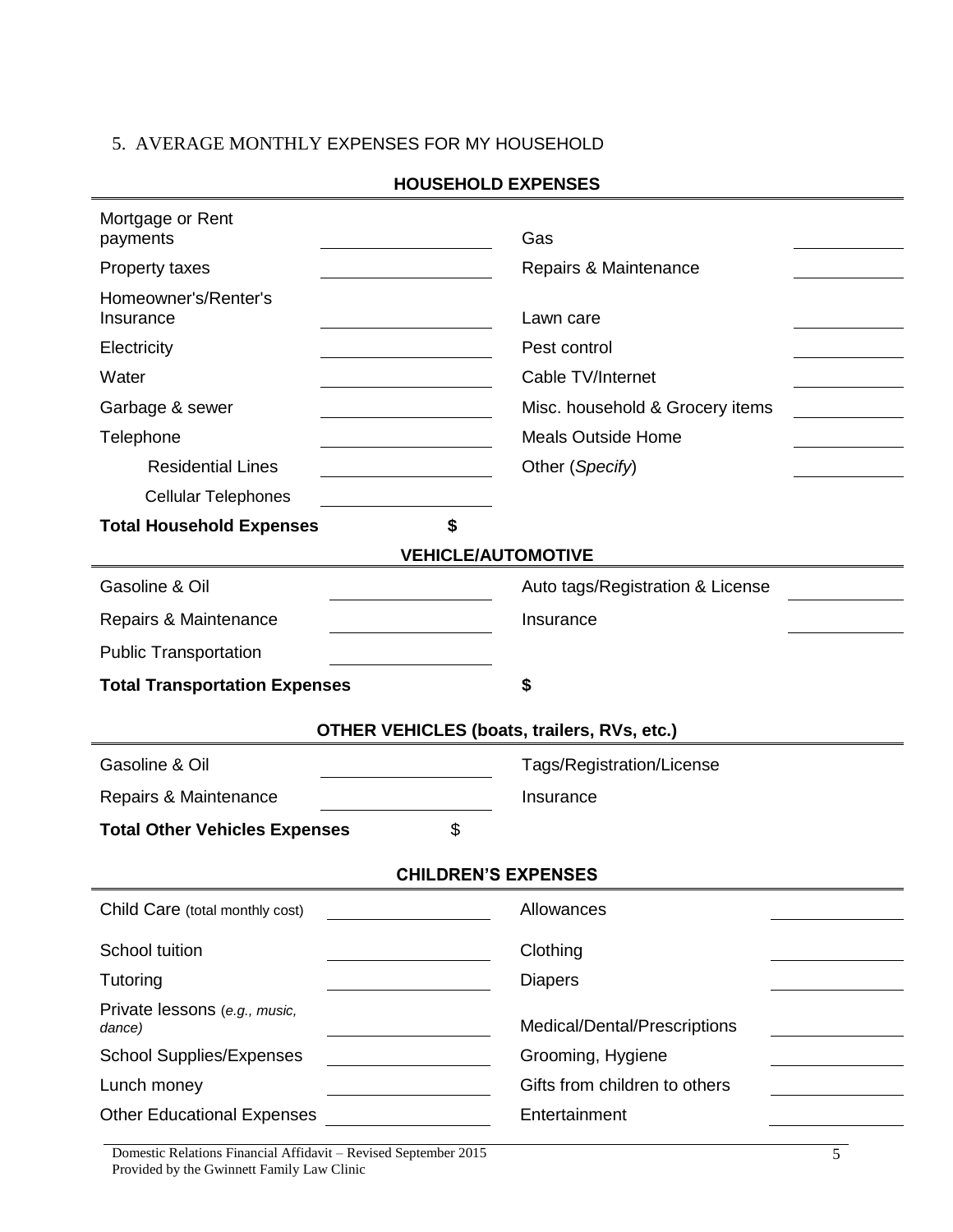| (list type & amount):                                                                                                  |                       |                                          |    |
|------------------------------------------------------------------------------------------------------------------------|-----------------------|------------------------------------------|----|
| Activities (including extra-<br>curricular, school, religious,<br>cultural, etc.)                                      |                       | <b>Summer Camps</b>                      |    |
| <b>Total Children's Expenses</b>                                                                                       | \$                    |                                          |    |
|                                                                                                                        | <b>INSURANCE</b>      |                                          |    |
| Health                                                                                                                 |                       | Child(ren)'s portion-health              |    |
| Dental                                                                                                                 |                       | Child(ren)'s portion $-$ dental          |    |
| Vision                                                                                                                 |                       | Child(ren)'s portion $-$ vision          |    |
| Life Insurance                                                                                                         |                       | Beneficiary - Life                       |    |
| <b>Disability</b>                                                                                                      |                       | Other Insurance (specify)                |    |
| <b>Total Insurance Expenses</b>                                                                                        | \$                    | <b>Total Child(ren)'s Portion</b>        | \$ |
|                                                                                                                        | <b>OTHER EXPENSES</b> |                                          |    |
| Dry cleaning & laundry                                                                                                 |                       | Publications                             |    |
| Clothing                                                                                                               |                       | Dues, Clubs                              |    |
| Medical/Dental/Prescription (out<br>of pocket uncovered expenses)                                                      |                       | <b>Religious &amp; Charities</b>         |    |
| Your Gifts (special holidays)                                                                                          |                       | Pet expenses                             |    |
| Entertainment                                                                                                          |                       | Alimony paid to former spouse            |    |
| Recreational Expenses (e.g.<br>fitness)                                                                                |                       | Child support paid for other<br>children |    |
| Vacations                                                                                                              |                       | Date of initial CS order:                |    |
| Travel expenses for visitation                                                                                         |                       | Other (attach sheet to list)             |    |
| <b>Total Other Expenses</b>                                                                                            |                       |                                          |    |
| 5(A)<br><b>TOTAL MONTHLY EXPENSES (add</b><br>household, transportation, children's,<br>insurance, and other expenses) |                       |                                          |    |